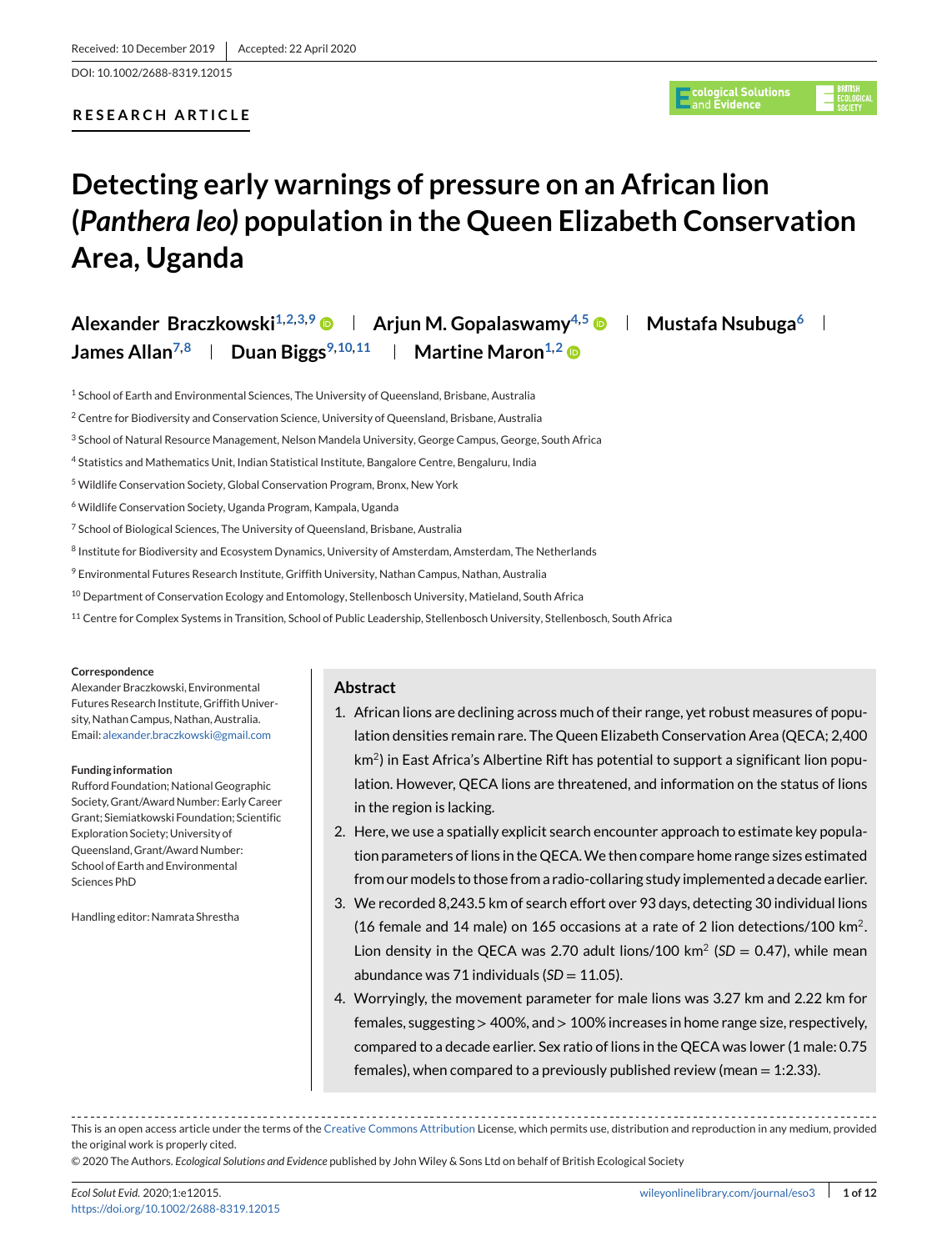- 5. The large movements and skewed sex ratios we report on in this paper are likely a result of human-driven prey depletion. Our results suggest lions in the QECA are in a precarious state, and the lion densities are significantly lower than what they could be.
- 6. As lions are under pressure throughout much of Africa, our study presents the utility of a census technique that could be used elsewhere as an early warning of lion declines.

#### **KEYWORDS**

Bayesian spatially explicit capture-recapture, big cat, density, East Africa, felid, lion, *Panthera leo*, population size, Uganda

# **1 INTRODUCTION**

The African lion (*Panthera leo*) is listed as an Appendix II species under both the Convention on the International Trade of Endangered Species (CITES; Bauer, Packer, Funston, Henschel, & Nowell, 2016) and Convention on the Conservation of Migratory Species of Wild Animals (CMS). Estimates place the continental population at ∼25,852 individuals (range 20,000–30,000) in 102 populations residing in approximately 2.5 million km<sup>2</sup> (along with 628 in fenced reserves across South Africa; IUCN SSC, 2018). The key threats to African lion populations include (1) habitat degradation and modification, (2) reduction of lion prey through 'bushmeat' poaching and (3) human–lion conflict mainly between lions and cattle farmers who kill lions in retaliation for stock depredation (IUCN SSC, 2018). These threats are amplified through weak governance and in many places a lack of resources, which may be both human and financial (Lindsey, Balme, Funston, Henschel, & Hunter, 2016, 2018).

The East African state of Uganda, and its lions, serves as an important case study of the challenges facing the species in many parts of the continent. Lions are listed as critically endangered on the national red list of Uganda (WCS, 2016) and are known to occur in three of its largest national parks (Murchison Falls, Queen Elizabeth and the Kidepo Valley; Omoya, Mudumba, Buckland, Mulondo, & Plumptre, 2014; Uganda Wildlife Authority , 2010). The Queen Elizabeth Conservation Area (comprising the National Park and the Kyambura and Kigezi Game Reserves) has been viewed as one of Uganda's lion strongholds (Omoya et al., 2014). The park was gazetted in 1952, and large mammal surveys in the 1960–1970s revealed it had the densest herbivore biomass on earth (18,800–19,928 kg/km2), being ranked first out of 24 African sites (Bourlière, 1965; Coe, Cumming, & Phillipson, 1976). However, after Uganda gained independence, statelevel resource management declined rapidly, and the Idi Amin and Milton Obote regimes (1971–1985) brought on widespread political instability and poaching, which decimated much of the regions' wildlife (Edroma, 1986; Lamprey & Michelmore, 1996). Political stability returned to Uganda in 1986, but years of poaching and unrest seemed to have contributed to a large mammal collapse in the park (Chritz, Blumenthal, Cerling, & Klingel, 2016; 1980, 1980). A radio-

collaring study implemented from 2006 to 2011 showed that the home range sizes of lions had expanded, and pride size had decreased in the Queen Elizabeth Conservation Area (QECA) since the 1970s, suggesting that lions were moving further in search of food (Mudumba, Omoya, Mustafa Nsubuga, & Plumptre, 2015). This suggested lions too were impacted by the large-scale decimation of prey species during the period of political instability. However, recent aerial census data suggest that prey populations have been slowly recovering since 1986 (Lamprey, 2018; Plumptre, 2012; Plumptre et al., 2010, 2014).

Despite being appreciated as a flagship species that generates significant revenue for the tourism sector (lions in the QECA each generate at least US\$ 14,000 annually from ecotourism revenue; Plumptre & Roberts, 2006), lion populations in Uganda have not been monitored consistently over time. The history of monitoring lion populations in the park has ranged from total counts of lion sightings from intensive field surveys (e.g. Driciru, 1999; Van Orsdol, Hanby, & Bygott, 1985), expert elicitation (Bauer & Van Der Merwe, 2004) to audio lure counts (Omoya et al., 2014). Moreover, the unusually high detection rates of lions in the QECA, due to their culture of climbing *Euphorbia candelabrum* and sycamore fig *Ficus sycomorus* trees, may have led field workers to be satisfied in applying less-robust lion monitoring methods in the QECA. The use of these different enumeration methods, which often have underestimated and wide confidence intervals, makes robust inference about population trends difficult (Elliot & Gopalaswamy, 2017).

In this study, we sought to assess the status of African lions in the QECA using rigorous population estimation methods. We directly estimate lion density and other relevant state variables of interest using a newly developed Bayesian spatially explicit capture-recapture (SECR) approach (Royle, Chandler, Sollmann, & Gardner, 2013; Russell et al., 2012), which involves a search-encounter technique to locate and identify individual lions in the landscape, to estimate lion abundance (see Elliot & Gopalaswamy, 2017). This hierarchical model (see Royle and Dorazio, 2008) helps us jointly estimate key state variables of interest (namely lion density, abundance, sex ratio and sex-specific movement), all in the face of imperfect detection. We then compare the findings from our study to the intensive radio-collaring study by Mudumba et al. (2015). We hypothesised that (1) if lion populations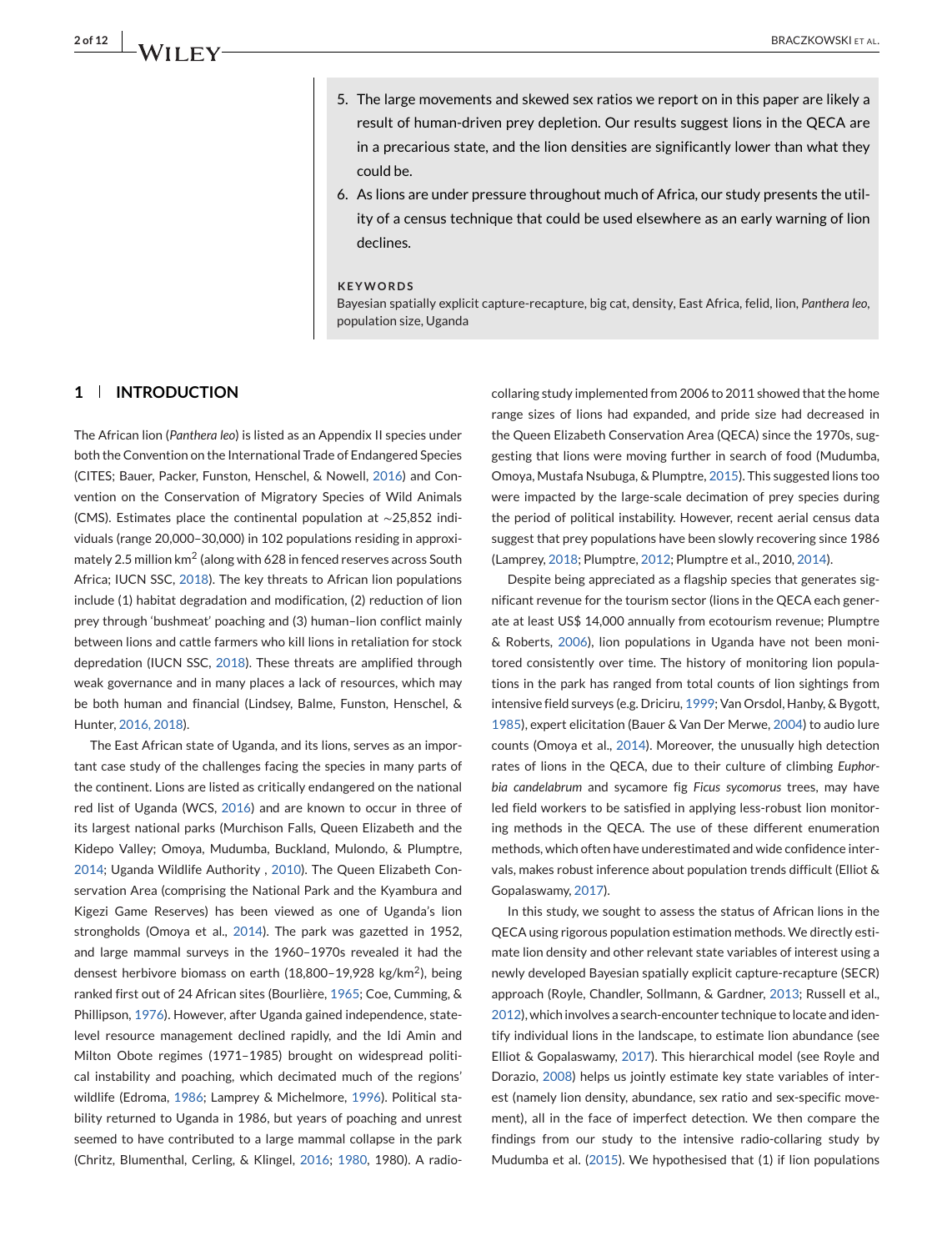

**FIGURE 1** The Queen Elizabeth National Park and adjacent Kyambura Wildlife Reserve and Kigezi Game Reserve, collectively representing the QECA. The dashed line represents the 25-km buffer around the QECA

were stable or increasing in the QECA since the study, we would observe similar or decreased home range sizes in our study. However, (2) if lions were declining due to anthropogenic pressures such as prey depletion, home range sizes would increase, and sex ratios of lions would be skewed towards males (when compared to a review of sex ratios by Périquet, Fritz, & Revilla, 2015). Our study highlights the utility of SECR-based search-encounter techniques for assessing the status of African lions, especially where historical information on lion home ranges and movements exist. We suggest this could be used in other African protected areas as an early warning to estimate threats to lions and other individually recognisable species.

### **2 MATERIALS AND METHODS**

#### **2.1 Study area**

The Queen Elizabeth National Park is in south-western Uganda (Figure 1). It falls within the Albertine Rift Valley, a part of the Eastern Afromontane hotspot, and has the highest diversity of vertebrate species in continental Africa (Plumptre et al., 2007). Queen Elizabeth  $(1,977 \text{ km}^2)$  is connected to two nearby protected systems, the Kyambura wildlife reserve in the north  $(154 \text{ km}^2)$  and the Kigezi Wildlife Reserve in the south (269  $km^2$ ), collectively making up the QECA (2,400 km<sup>2</sup>). The southwest of the QECA and the area north of Lake Edward is also contiguous with Virunga National Park (7,800 km<sup>2</sup>) in the Democratic Republic of the Congo, and collectively eight national parks, five of which are reserves (Semuliki, Rwenzori, Kibale, Mgahinga, Volcanoes National Park, Bwindi as well as Queen Elizabeth and Virunga National Park, Kyambura, Kigezi, Kalinzu and Kasyoha-Kitomi) comprise the greater Virunga landscape (Jones et al., 2016), and a globally significant wilderness block (10,000 km2; Allan, Venter, & Watson, 2017). The region has an elevation ranging from 700 to 5,100 m above sea level (Salerno et al., 2018), and two rainy seasons occur in March–May and September–November, totalling 600–1,400 mm per year (Chritz et al., 2016).

The QECA is bisected by the small Kazinga channel, which connects two lake systems (Edward in the west, and George to the east). The area north of the Kazinga channel is dominated by grasslands and wooded grasslands (Wronski, Apio, & Plath, 2006), with dense thickets extending towards the western most park edge. The area south of the Kazinga channel is characterised by wooded grasslands and acacia woodlands (Mudumba et al., 2015) and a large patch of tropical high forest (termed the Maramagambo forest). The main lion prey in the park include Cape buffalo *Syncerus caffer*, Uganda kob *Kobus kob thomasi*, topi *Damaliscus lunatus*, warthog *Phacochoerus africanus* and waterbuck *Kobus ellipsiprymnus*(Mudumba et al., 2015).

# **2.2 Field methods**

Two observers intensively searched the study area for African lions over a 93-day period (10 November 2017 to 10 February 2018). Searches were done daily in a  $4 \times 4$  vehicle. Driving was done on roads and also off-road where access was permitted (Figure [2\)](#page-3-0). The 3-month survey period has previously been used to balance the requirements of population closure and obtaining enough detections for density estimation using spatial capture–recapture (du Preez, Loveridge, &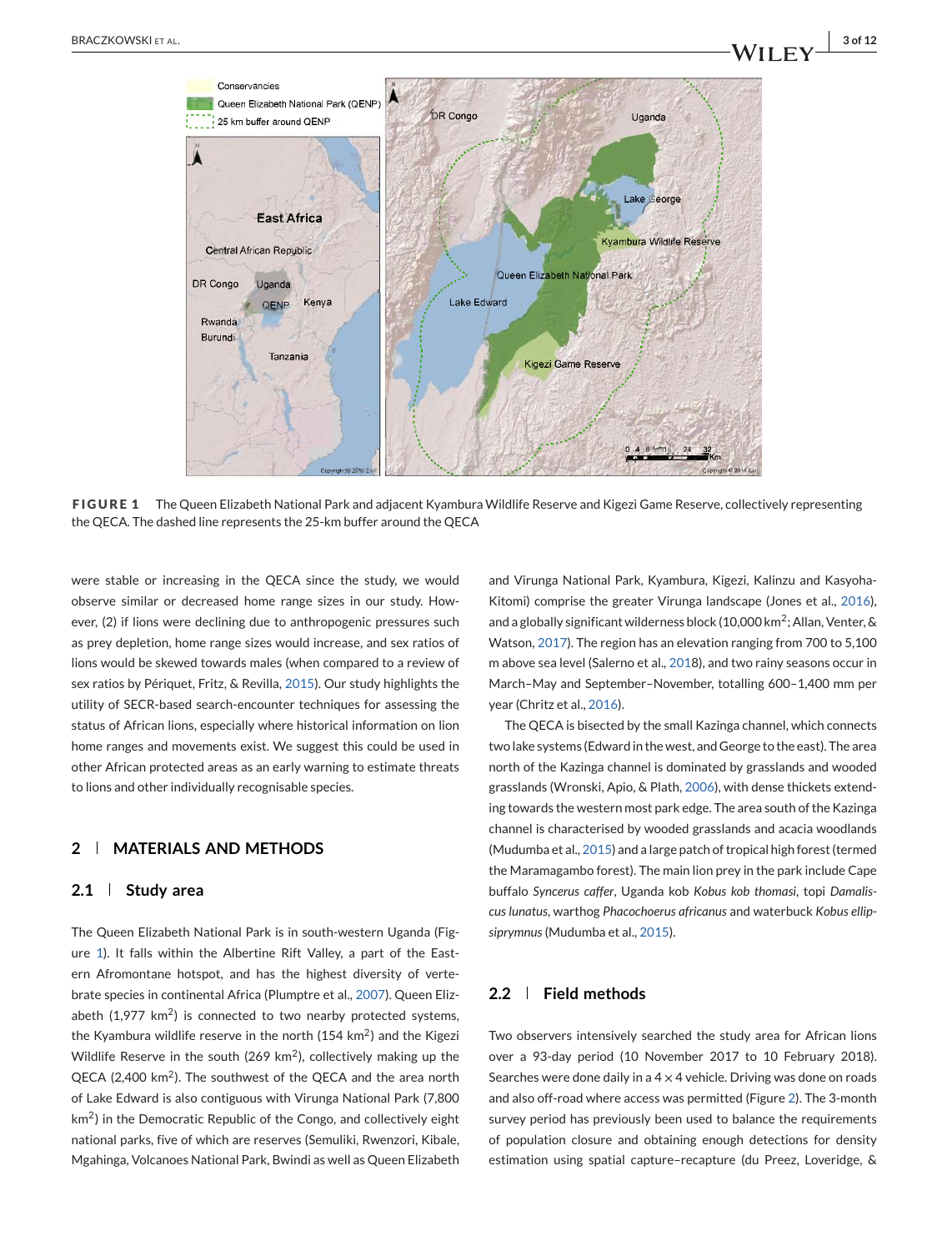<span id="page-3-0"></span>

**FIGURE 2** Search effort tracks, lion detections and pixel-specific lion densities generated from the search encounter lion survey 10 November 2017–10 February 2018 in the QECA

Macdonald, 2014; Elliot & Gopalaswamy, 2017; Karanth & Nichols, 1998). To measure search effort while driving, we used smartphones loaded with the open source application MapMyDrive (Ring, 2017), which created GPX files of the total kilometres driven per day (all data available online at [https://doi.org/10.5061/dryad.pg4f4qrkn\)](https://doi.org/10.5061/dryad.pg4f4qrkn). Lions in the study area exhibit a rare culture of regular tree-climbing, and rest in the canopy of *Acacia* spp, Candelabra *Euphorbia candelabra* and Sycamore fig *Ficus sycamorus* trees from the early morning till dusk (Mudumba et al., 2015). We therefore searched the study area, scanning both the ground and the upper canopy of the trees with binoculars. When a lion was sighted we collected its GPS location, the time and date it was sighted and the habitat type it was found in. Every lion was photographed with a RED™ EPIC-W video camera or Canon™ 5D Mark III high-resolution camera equipped with a 70–300 mm Canon™ telephoto lens. We took photos of the left and right side of each individual for whisker spot id (Pennycuick & Rudnai, 1970; Figure [3\)](#page-4-0) and also noted ear tears, large scars and for males, their mane development (Miller et al., 2016; Whitman, Starfield, Quadling, & Packer, 2004). We excluded all lions that were evidently  $<$  1 year of age (based on facial scarring, body size and mane development) due to the high mortality in this age class (Packer et al., 1988).

#### **2.3 Data analyses**

We estimated African lion densities and abundance in QECA using our individually identified lion sighting data in a Bayesian SECR modelling framework (Royle et al., 2013). To estimate lion densities over specific sub-regions, we used the posterior distribution of lion activity centres

across our study area defined by equally spaced pixels (centroids being 0.3,975 km apart), resulting in a fine-resolution discrete state space. Thus, a lion's activity centre is defined by a multinomial prior distribution and allows for more than one lion to have its activity centre located at a pixel (see Royle et al., 2013). We used the spatial analyst tool of Arc GIS 9.3 to create a 25-km buffer around the borders of the QECA. This was done to ensure inclusion of all individual lion home ranges within our sampled grid. These were described by 85,028 equally spaced pixels, each representing an area of 0.158  $km<sup>2</sup>$  within a total state space area of 13,434 km<sup>2</sup>. Areas judged as non-suitable lion habitat (large human settlements, crop-lands and water bodies) were excluded from the buffer (Braczkowski et al., 2016; Mudumba et al., 2015). The remaining, potentially suitable, habitat was hence represented by 37,603 pixels (5,941 km<sup>2</sup>). The resultant state space was over larger than that used by Elliot and Gopalaswamy (2017) in the Maasai Mara, as we hypothesised lion densities would be lower than the Maasai Mara, and lions would move greater distances in the habitats of the QECA. We used an unstructured spatial capture–recapture sampling design (Russell et al., 2012) and created a standard capturerecapture matrix (trap locations, individual lions and sampling occasions). This allowed us to model the way in which individuals were detected in our lion survey. The 'traps' in our study area were represented by 0.158 km<sup>2</sup> grids of the study area available for searching. We included a covariate to account for search effort per trap per day (natural logarithm of kilometres driven), as some traps with intensive search effort could increase lion detection rates (Elliot & Gopalaswamy, 2017).

Large terrestrial carnivores, including lions, regularly feature individual or group differences in their behaviours. This is most pronounced between the sexes and can affect home range size and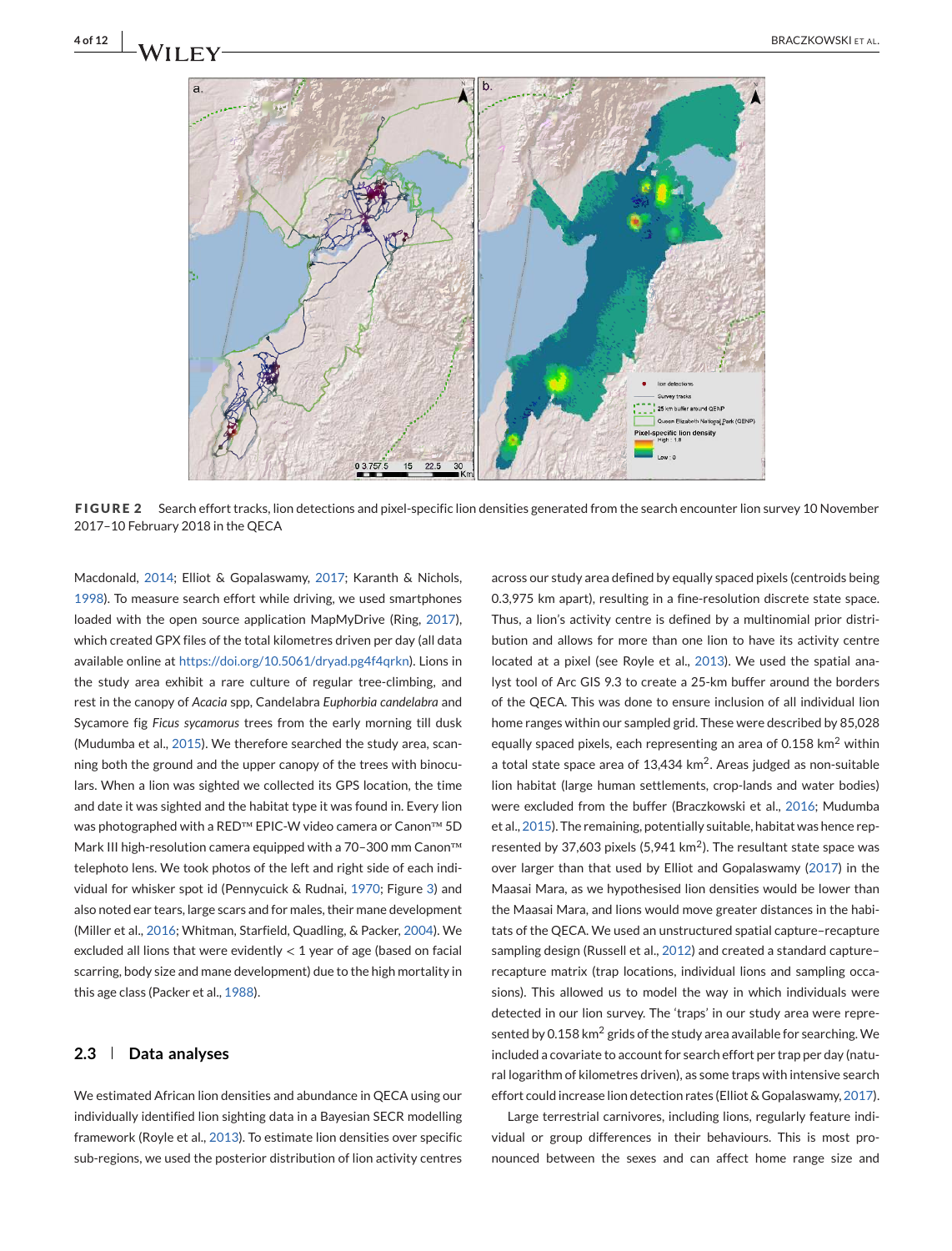<span id="page-4-0"></span>

**FIGURE 3** Three separate photographs of a young 3–3.5-year old male lion (Jacob – M1) taken in Queen Elizabeth National Park during our 93 day lion survey. We used nose pigmentation and patterning (Whitman et al., 2004), scars, whisker spots (Pennycuick & Rudnai, 1970) and mane development (Miller et al., 2016) to assign individual identities to each of the lions photographed in our survey

capture probability (Karanth & Nichols, 1998) and can affect inference from SECR (Sollmann et al., 2011). To factor this into our modelling, we included a sex-specific covariate in the observation process and accounted for different encounter probability for males and females. Because detection probability of an individual animal declines with increasing distance between its activity centre and the searched pixel, largely due to animal movement, the rate of decline in detection probability *σ* could be used as a surrogate for movement range. The ϑ (theta parameter), which defines the functional form of the detection function, can be used to infer resource selection for African lions. In our analysis, we estimated  $\vartheta$  and also fixed it at certain fixed values in our candidate model set. The detection function takes on a negative exponential form when  $\theta = 0.5$  and a Gaussian form when  $\theta = 1$ . Therefore, in our models, the probability of detecting a lion *i* in pixel *j* on sampling occasion *k* is defined by a complementary log– function of covariates.

To estimate African lion density and abundance, we created seven a priori models and assessed their results (parameter definitions are presented in Table [1\)](#page-5-0). Model 1 was the full model, and it estimated the

detection function (defined by *θ*) and was based on the assumption that detection probability is sex specific:

$$
c\log\log\left(\pi_{ijk}\right) = \log\lambda_0 + \beta_{eff} \left[\log\left(\text{EFFORT}_{jk}\right)\right] + \beta \text{ sex (SEX}_i)
$$

$$
-f\left[\text{dist}\left(i,j\right|\vartheta,\ \sigma\text{sex}\right)]
$$

where *f*[dist(*i*,*j*|ϑ,*σ* sex)] describes how a detection rate is a function of distance between the activity centre of individual *i* and pixel *j*, which are conditional on *θ* and *σ* sex. The specific form of this detection function is

$$
f[\text{dist}(i, j)|\vartheta, \sigma_{\text{sex}}] = \exp\left[\frac{-\text{dist}(i, j)^{2\theta}}{2\sigma_{\text{sex}}^2}\right]
$$

Model 2 was based on the assumption that basal encounter rate is independent of sex; thus, *β*sex was fixed at 0. Rate of decline in detection probability (*σ*) remained sex specific (i.e. dependent on sex) because this parameter is also related to animal movement.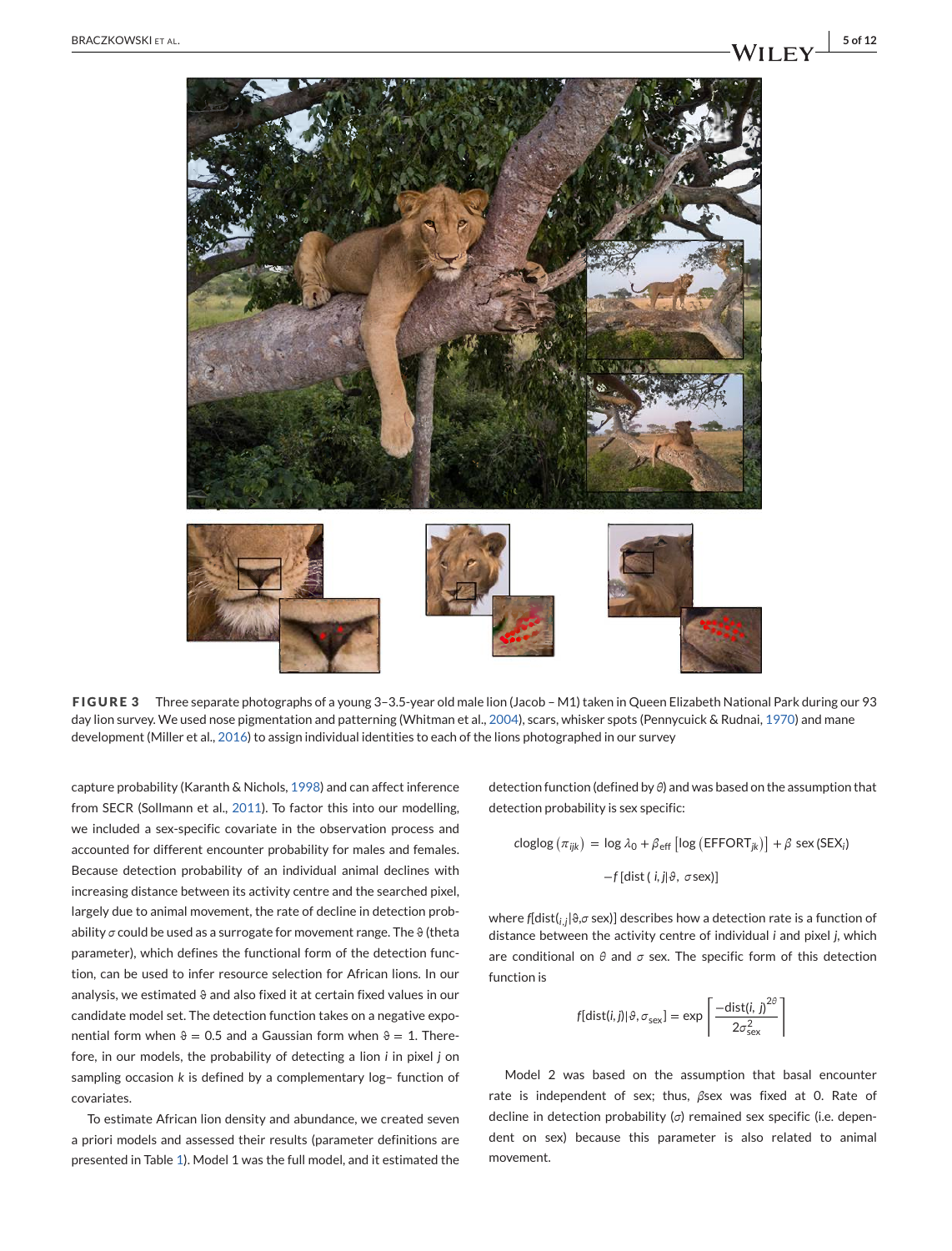<span id="page-5-0"></span>**TABLE 1** Model parameters, definitions and posterior summaries from our Bayesian SECR density model of African lion density in the QECA where was the full model, and it estimated the detection function (defined by θ) and was based on the assumption that detection probability is sex specific

| Parameter                             | <b>Posterior</b><br>mean | <b>Posterior</b><br><b>SD</b> | <b>Definition</b>                                                                                                                                     |
|---------------------------------------|--------------------------|-------------------------------|-------------------------------------------------------------------------------------------------------------------------------------------------------|
| n                                     | 30 <sup>3</sup>          |                               | Total number of lions detected during the survey period                                                                                               |
| $n_{7}$                               | 400 <sup>b</sup>         |                               | Number of lions augmented to n, so $M = n + nz$ represents the maximum number of lions in the large<br>state space S                                  |
| ${\sigma_{\rm F}}^{\rm c}$            | 0.88                     | 0.12                          | Rate of decline in detection probability with increasing distance between the activity centre of a lioness<br>and the location at which she was found |
| $\mathbf{C}$<br>$\sigma_{\mathsf{M}}$ | 1.08                     | 0.14                          | Rate of decline in detection probability with increasing distance between the activity centre of a lion<br>and the location at which he was found     |
| $\beta_{\text{sex}}$                  | 0.56                     | 0.32                          | Difference of the complementary log--log value of detection probability between a male and female lion                                                |
| $\beta_{\text{eff}}$                  | 0.99                     | 0.22                          | Rate of change in the complementary log-log value of detection probability as the (log) effort changes<br>by 1 unit (1 km of drive effort)            |
| $\lambda_0$                           | 0.02                     | 0.005                         | Basal encounter rate of a lion whose activity centre is located exactly at the centroid of a grid cell                                                |
| ψ                                     | 0.37                     | 0.07                          | Ratio of the true number of individuals in the population compared with the data-augmented<br>population M                                            |
| $N_{\text{super}}$                    | 160.98                   | 28.05                         | Total number of lions in the larger state space S                                                                                                     |
| $\psi_{\rm sex}$                      | 0.57                     | 0.11                          | Proportion of lions that are female                                                                                                                   |
| θ                                     | 0.55                     | 0.04                          | Determines the shape of the estimated detection function; value $\theta$ ranges from 0.5 (exponential form)<br>to 1 (Gaussian)                        |
| D                                     | 2.70                     | 0.47                          | Estimated density of lions per 100 $km2$                                                                                                              |

<sup>a</sup> 16 females and 14 males.

 $b$ The data augmentation value was reduced to 400 after an initial run of 1,500 showed no improvement in estimation of parameters.

cNote that for comparison of home ranges between the Mudumba study we fitted a model where *θ* was 1 – we did this as this best approximates the 95% kernel distribution in home-range studies. All raw model results are provided in Supplementary Information 2. When we reran our highest ranked candidate model (i.e. Model 1) setting *θ* at 1 the male sigma was 3.27 km and 2.22 km for females.

Model 3 was identical to Model 2, but the detection function parameter *θ* was fixed at 0.75.

Model 4 was based on the assumption that basal encounter rate is dependent on sex; thus, *β*sex was fixed at 1. Rate of decline in detection probability (*σ*) also remained sex specific. The detection function parameter *θ* was fixed at 0.75.

Model 5 assumed basal encounter rate is dependent on sex, but rate of decline in detection probability was independent of sex. The detection function parameter was fixed at  $θ = 0.75$ .

Model 6 was based upon the assumption that detection probability is independent of sex and that the rate of decline in detection probability was also independent of sex. The detection function parameter was fixed at  $\theta$  = 0.75.

Model 7 was the same as model 1, but the detection function parameter was fixed at 1.

To run these models, we used the package SCRbayes [\(https://github.](https://github.com/jaroyle/SCRbayes) [com/jaroyle/SCRbayes\)](https://github.com/jaroyle/SCRbayes) in the programming environment R (R Development Core Team, 2015). We used Bayesian Markov chain Monte Carlo (MCMC) simulation and the Metropolis--Hastings algorithm (Tierney, 1994) to run our models. We set each model to run for 11,000 iterations with a burn-in of 1,000 iterations. Each model was set to run for four chains (Elliot & Gopalaswamy, 2017). If we did not arrive at a stationary distribution, we refined the burn-in period further. MCMC convergence was assessed using the Gelman–Rubin diagnostic (Gelman & Rubin, 1992).

Model adequacy and model selection were determined by examining the Bayesian *p*-value on individual encounters (Royle, Karanth, Gopalaswamy, & Kumar, 2009), assessing correlations between posterior parameters from the MCMC draws and by examining the Harmonic Mean (HM) estimator of the marginal likelihood of each model (Dey, Delampady, & Gopalaswamy, 2019). As such we did not entirely rely on the marginal likelihood estimate to perform model selection but used this in addition to the model adequacy test and inspection of correlation plots to make decisions on model choice. The five input files necessary to run these analyses and the accompanying R scripts are provided at [https://doi.org/10.5061/dryad.pg4f4qrkn.](https://doi.org/10.5061/dryad.pg4f4qrkn)

Finally, we utilised the information on lion movements from our models to determine a crude measure of sex-specific lion home range size. We then compared these to the estimates from Mudumba et al. (2015). To do this, we converted the movement parameters (*σ*) for males and females from the model that gained most support from our model selection process. However, as we wanted to compare range size with that of Mudumba et al. (2015), which represented a 95% kernel distribution, we reran the highest ranked candidate model, setting the *θ* parameter to 1. This enabled us to make comparisons of home-range estimates with the 95% kernel distribution estimated in Mudumba et al. (2015). To convert sex-specific *σ* to a measure of home-range size, we used the formula from Calhoun and Casby (1958):

$$
\pi\big(\sigma\sqrt{5.99}\big)^2
$$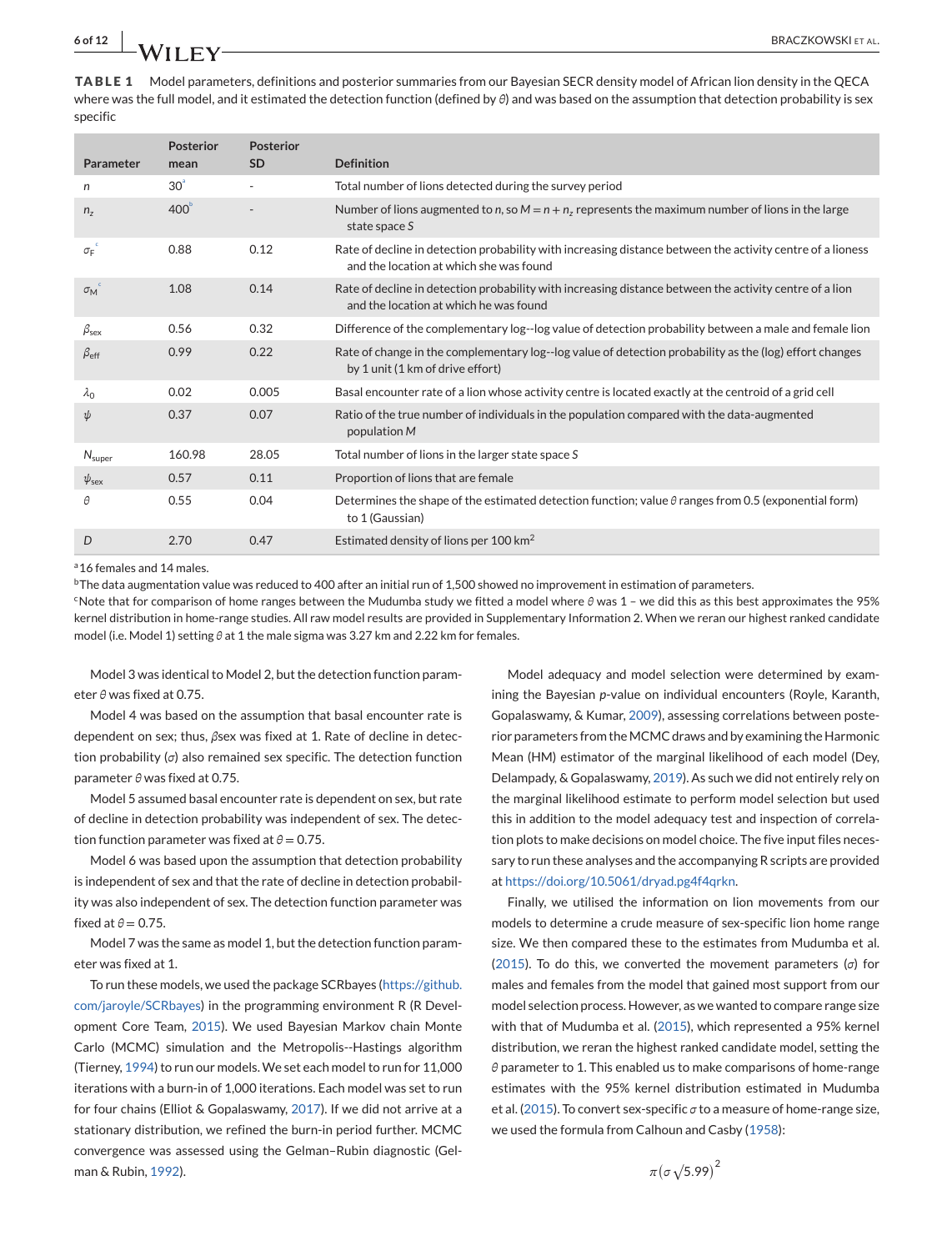| <b>Number of lions</b><br>in group (or alone) | Number of<br>times detected | <b>Total</b><br>detections |
|-----------------------------------------------|-----------------------------|----------------------------|
| 1                                             | 25                          | 25                         |
| $\overline{2}$                                | 6                           | 12                         |
| 3                                             | 7                           | 21                         |
| 4                                             | 8                           | 32                         |
| 5                                             | 9                           | 45                         |
| 10                                            | 3                           | 30                         |

We used this formula as felid home ranges (and animal species more broadly) approximately assume a circular or semi-circular shape (Bunnefeld et al., 2011; Calhoun and Casby, 1958; Fattebert, Robinson, Balme, Slotow, & Hunter, 2015). We could reasonably assume that this could serve as a minimum home-range estimate. 5.99 is the value from the chi-square table corresponding to an alpha (*α*) level of 0.05 and 2 degrees of freedom. Two degrees of freedom are considered because movements are represented now by a 'bi-variate' normal distribution, implying movement of lions along both *X* and *Y* axes.

Although we were principally interested in estimating density, we also computed posterior mean abundance (i.e. total number of lions) across the QECA alone.

# **3 RESULTS**

We recorded 70 lion sightings during the 93-day survey period (34 sightings of lion groups and 36 sightings of single lions) totalling 165 lion detections (Figure [2\)](#page-3-0) of 30 individuals (16 female and 14 male). These detections were made after 8,243.5 km of search effort resulting in 2 lion detections/100 km<sup>2</sup>. Due to high cub mortality, all lions judged to be < 1 year of age detected were excluded when found with their natal prides ( $n = 9$  cubs in two prides). One lion was detected 13 times (Table 2), five lions were detected nine times, four lions were detected eight times, three lions were detected seven times, one lion was detected six times, one lion was detected five times, two lions were detected four times, 10 lions were detected three times, two lions were detected two times and one lion was detected once. Based on these lion detections, we found mean female pride size was 3.2 individuals (only including adult females, *n* = 5 prides) and mean total pride size was 6.2 individuals (including adult males,  $n = 5$  prides).

# **3.1 Lion density, abundance, movement and home range size**

Lion density for the QECA was estimated at 2.70 individuals/100 km<sup>2</sup> (posterior *SD* 0.47; range 1.83–3.62). The range of posterior density estimates per pixel (0.158 km<sup>2</sup>) was 0.0002-1.89 lions per km<sup>2</sup>, showing a wide regional range in lion densities across the QECA. We note, however, that since multiple individuals in lion prides will have the same activity centre during such discrete state space implementations, this range may be exaggerated. The lion movement parameter (*σ*) estimated from our highest ranked model (model 1, with *θ* set to 1), for males was 3.27 km and 2.22 km for females (Table [3\)](#page-7-0). When this was converted to an approximate estimate of minimum average home range size (i.e.  $\pi(\sigma\sqrt{5.99})^2$ ), the average home range size for male lions was 203.66

km<sup>2</sup> (range 130.57–285.07), and 93.79 km<sup>2</sup> (range 64.20–128.80) for females. The male to female sex ratio in our study estimated by  $ψ_{sex}$  was 1:0.75. The posterior mean abundance for the QECA was 71 lions (posterior *SD* 11.05).

# **3.2 Model diagnostics**

Bayes *p*-value was estimated at 0.70–0.78 (Table [4\)](#page-7-0), which were within the bounds of the extremities to gauge model adequacy (0.15–0.85). All shrink reduction factors generated using the Gelman–Rubin diagnostic statistic were < 1.10 (Table [5\)](#page-8-0), indicating satisfactory convergence. The lowest marginal likelihood recorded for our seven models (Supplementary Information 1) was our first model, which assumed detection probability, and the rate of decline in detection probability was dependent on sex (Table [1\)](#page-5-0).

# **4 DISCUSSION**

# **4.1 African lion density and movement in the QECA**

Our results represent the first attempt at estimating lion densities through a SECR approach in the QECA, and the first estimate of lion abundance there in a decade since the call-up surveys of Omoya et al. (2014) done in November–December 2008. We found lion density to be 2.70 individuals/100  $km^2$ , and approximate minimum home ranges were 203.66 km<sup>2</sup> and 93.79 km<sup>2</sup> for male and female lions respectively – much larger than those estimated by Mudumba et al. (2015). This implies that home ranges have increased considerably over just a decade. Our results also show a lower than expected number of female lions in the QECA system. Collectively the apparent increase in range sizes and skewed sex ratio lends support to our second hypothesis that African lions in the QECA are in a state of decline and require urgent conservation attention. These lines of evidence suggest that potential lion densities in the QECA could be considerably higher.

The most striking result of our survey was the average home range sizes generated from the sex-specific movement parameters (*σ*) for males and females in this study. When these are compared to those recorded in an intensive radio-collaring exercise implemented by Mudumba et al. (2015) in QECA from 2006 to 2011, they reveal that range size estimates have increased by over 414% for males (*n* = 5 individuals averaged 39.64 km<sup>2</sup> in Mudumba et al., 2015) and, by ∼106% for females ( $n = 4$  individuals averaged 45.58 km<sup>2</sup> in Mudumba et al., 2015). The estimates of home ranges generated from our movement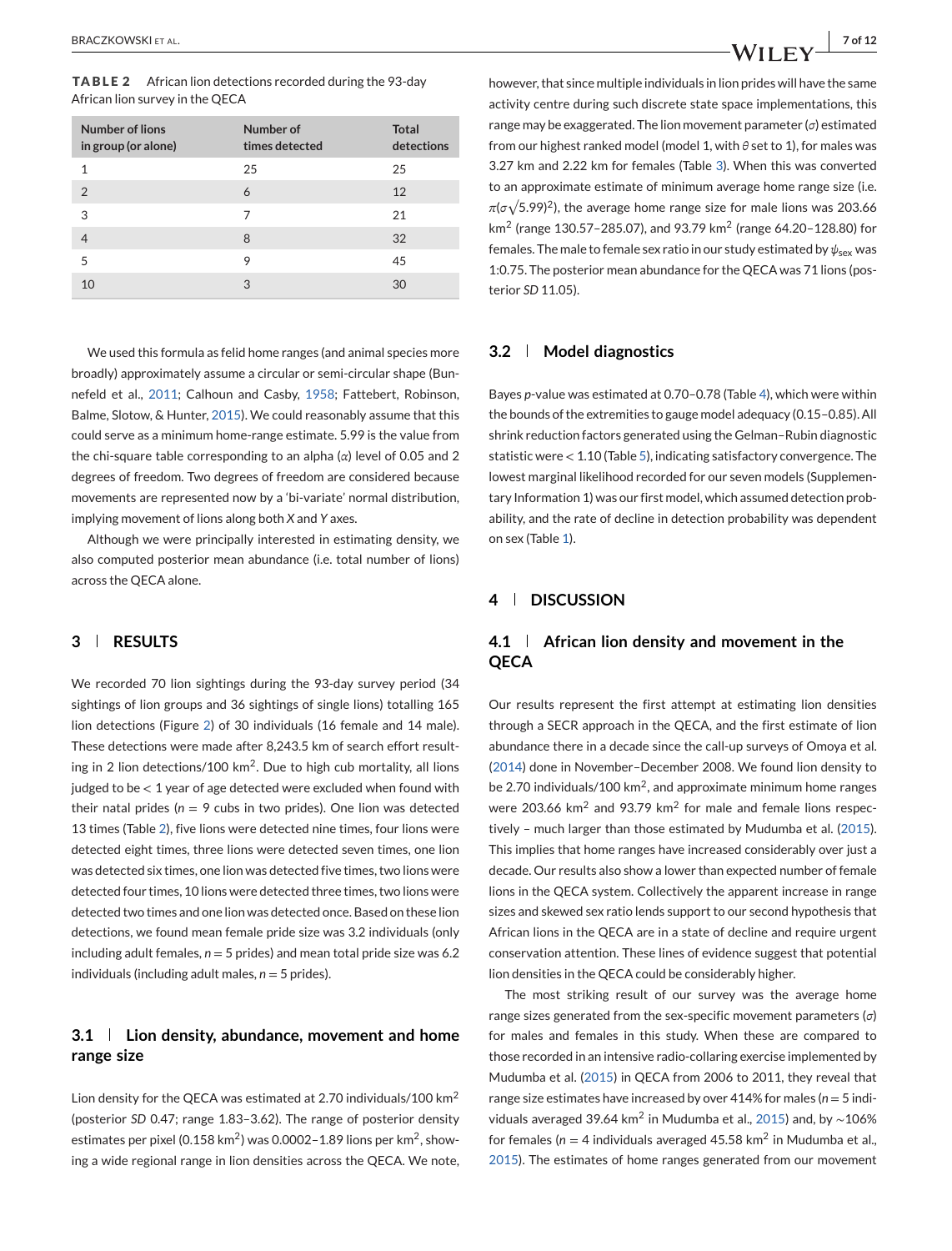<span id="page-7-0"></span>

|                          | $\overline{\sigma}$ |      | ь           |                  | $\mathcal{A}_{\Omega}$ |                | $\frac{\beta_{\rm eff}}{2}$ |      | $\beta$ sex |         |          |      | $\psi_\text{sex}$ |           | N <sub>super</sub> |           |          |         | Density  |      |
|--------------------------|---------------------|------|-------------|------------------|------------------------|----------------|-----------------------------|------|-------------|---------|----------|------|-------------------|-----------|--------------------|-----------|----------|---------|----------|------|
| <b>Model</b>             | Estimate            | SD   | Estimate SD |                  | Estimate               | SD             | Estimate                    | SD   | Estimate    | SD      | Estimate | SD   | Estimate          | <b>GS</b> | Estimate           | <b>GS</b> | Estimate | SD      | Estimate | GS   |
|                          | 1.08                | 0.14 | 0.88        | 0.10             | 0.02                   | 0.005          | 0.99                        | 0.22 | 0.56        | 0.32    | 0.37     | 0.07 | 0.57              | 0.11      | 160.98             | 28.05     | 0.55     | 0.04    | 2.70     | 0.47 |
| $\mathbf 2$              | 1.02                | 0.15 | 0.93        | 0.12             | 0.02                   | 0.005          | 0.99                        | 0.22 |             | $\circ$ | 0.38     | 0.07 | 0.57              | 0.11      | 161.66             | 28.31     | 0.55     | 0.05    | 2.71     | 0.48 |
| ω                        | 1.79                | 0.12 | 1.34        | $\overline{0}$ : | 0.01                   | 0.002          |                             | 0.22 | 0.58        | $\circ$ | 0.37     | 0.07 | 0.57              | 0.11      | 156.96             | 28.14     | 0.75     | $\circ$ | 2.63     | 0.5  |
| 4                        | 1.65                | 0.11 | 1.42        | $\overline{0}$ : | 0.01                   | 0.002          | 0.99                        | 0.22 | 0.00        | 0.00    | 0.37     | 0.07 | 0.57              | 0.11      | 157.07             | 27.28     | 0.75     |         | 2.64     | 0.44 |
| 5                        | 1.55                | 0.09 | 1.55        | 0.09             | 0.01                   | 0.002          |                             | 0.22 | 0.12        | 0.21    | 0.35     | 0.07 | 0.53              | 0.11      | 150.64             | 27.24     | 0.75     |         | 2.52     | 0.46 |
| ∘                        | 1.55                | 0.08 | 1.55        | 0.08             | 0.01                   | 0.002          |                             | 0.21 |             |         | 0.35     | 0.06 | 0.0007            | 0.002     | 148.48             | 25.48     | 0.75     |         | 2.49     | 0.43 |
| $\overline{\phantom{0}}$ | 3.27                | 0.33 | 2.22        | 0.20             | 0.07                   | $0.001$ $1.02$ |                             | 0.22 | 0.57        | 0.26    | 0.37     | 0.07 | 0.57              | 0.11      | 157.74             | 27.19     |          |         | 2.65     | 0.46 |
|                          |                     |      |             |                  |                        |                |                             |      |             |         |          |      |                   |           |                    |           |          |         |          |      |

**TABLE 4 Bayes p-values for our seven candidate models assessing** lion density in the QECA created to assess African lion density in the QECA

| Model<br>number | <b>Bayes</b><br>p-value | Natural logarithm of<br>marginal likelihood |
|-----------------|-------------------------|---------------------------------------------|
| 1               | 0.74                    | $-158,020.56$                               |
| $\overline{2}$  | 0.75                    | $-161,676.60$                               |
| 3               | 0.74                    | $-163.470.45$                               |
| $\overline{4}$  | 0.78                    | $-165,528.85$                               |
| 5               | 0.73                    | $-161,916.87$                               |
| 6               | 0.70                    | $-162,227.85$                               |
|                 | 0.75                    | $-172.241.9$                                |

parameters are an under-representation of their true size, due to limited detections over a 3-month sampling period. This means they are all the more pertinent. Recent satellite collar data from 10 individual lions across two prides (including one male coalition) from June–September 2018 averaged 292.43 km<sup>2</sup> and showed even higher increases in range size (Mustafa Nsubuga, WCS unpublished data, 2018). The range size study of Mudumba et al. (2015) is unlikely to have suffered from significant range size underestimation as only lions with 102–634 GPS locations were used in the analysis of home ranges, well above the recommended 30–100 location point threshold for accurate seasonal home-range estimation (Girard, Ouellet, Courtois, Dussault, & Breton, 2002). Importantly, the Mudumba study utilised VHF collar data of individuals; therefore, there may be some underestimation artefacts, particularly at the extremities of these lion ranges. However, even if these ranges were underestimated by 50% (i.e. ∼60 km <sup>2</sup> for males and  $\sim$ 67 km<sup>2</sup> for females), the minimum range sizes estimated from our SECR analysis still show significant range expansions. This is backed up by WCS unpublished data ( *n* = 10 individuals, June–September 2018, averaged 292.43 km<sup>2</sup>; Mustafa Nsubuga, WCS unpublished data, 2018).

There are a number of key factors that are important in shaping the density and movements of large carnivores in African savannas, including the availability of prey and the density of competitors. Loveridge et al. (2009) showed that the home-range size of lions in Hwange National Park, Zimbabwe, decreased with increasing prey biomass. Commercial and subsistence poaching of lion prey species is widespread across the QECA, and parts of the Ishasha sector, the park's lake edges and rivers showed the highest poaching pressure from 1999 to 2012 (Critchlow et al., 2015). Furthermore, the commercial, and non-commercial harvest of animals increased during this time. We suggest the increased movements of lions we detected are likely a response to systematic prey depletion in the broader QECA.

The high male to female sex ratio of one adult male to 0.75 adult females in the region is highly unusual. A review of 40 scientific papers reporting adult African lion male to female ratios reported a mean ratio of 1 adult male lion: 2.33 adult females (Périquet et al., 2015). Even the least-productive arid and semi-arid environments (e.g. the Kgalagadi of Botswana and Namibia's Etosha National Park) where lion home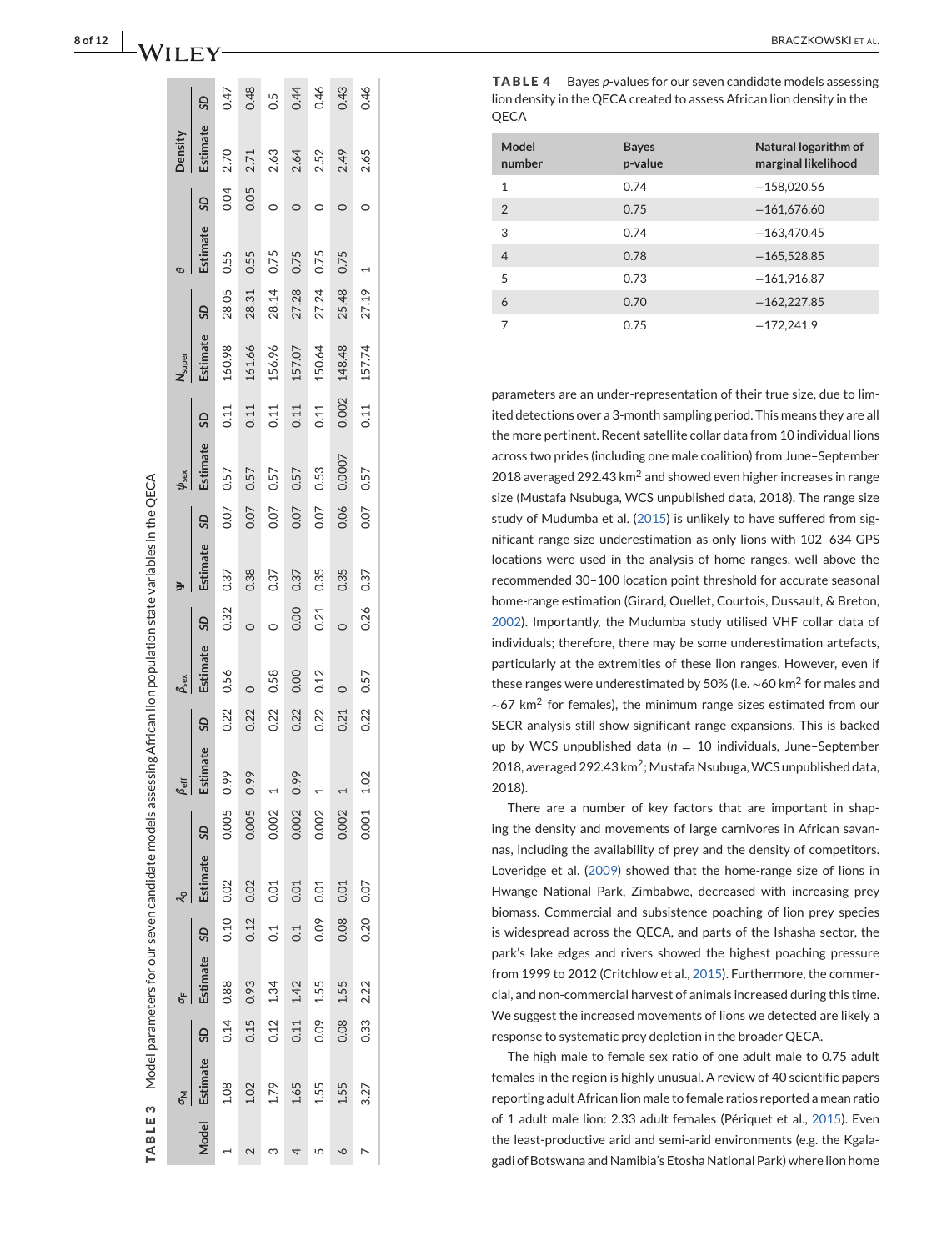<span id="page-8-0"></span>

| TABLE 5 Shrink reduction factors for the key parameters from |            |                         |        |      |                            |      |             |                         | our seven candidate models created to assess African lion density in the QECA |                         |      |                |                   |                         |             |                |               |                |         |                         |
|--------------------------------------------------------------|------------|-------------------------|--------|------|----------------------------|------|-------------|-------------------------|-------------------------------------------------------------------------------|-------------------------|------|----------------|-------------------|-------------------------|-------------|----------------|---------------|----------------|---------|-------------------------|
|                                                              | $\epsilon$ |                         | p<br>P |      | $\mathcal{X}_{\mathbf{0}}$ | I    | $\beta$ eff |                         | $\beta$ sex                                                                   |                         | Ф    |                | $\psi_\text{sex}$ |                         | $N_{super}$ |                | Ø             |                | Density |                         |
| number<br>Model                                              | Est        | $\overline{\mathbf{C}}$ | Est.   | ō    | Est                        | ರ    | Est         | $\overline{\mathbf{C}}$ | Est                                                                           | $\overline{\mathbf{C}}$ | Est. | $\overline{O}$ | Est               | $\overline{\mathbf{C}}$ | Est         | $\overline{O}$ | Est           | $\overline{O}$ | Est     | $\overline{\mathbf{C}}$ |
|                                                              | 1.03       | 1.03                    | 1.01   | 1.01 | 1.03                       | 1.02 |             |                         | 1.01                                                                          | 1.01                    | 1.01 | 1.01           |                   |                         | 1.01        | 1.01           | 1.02          | 1.02           | 1.01    | 1.01                    |
|                                                              | 1.02       | 1.02                    | 1.01   | 1.01 |                            |      |             |                         | $\frac{4}{2}$                                                                 | $\frac{4}{2}$           | 1.01 | 1.01           |                   |                         | 1.01        | 1.01           | 1.02          | 1.02           | 1.01    | 1.01                    |
|                                                              |            |                         |        |      |                            |      |             |                         |                                                                               |                         | 1.01 | 1.01           |                   |                         | 1.02        | 1.01           | ≸             | $\frac{1}{2}$  | 1.02    | 1.01                    |
|                                                              |            |                         |        |      |                            |      |             |                         | $\frac{1}{2}$                                                                 | $\frac{1}{2}$           | 1.03 | 1.02           |                   |                         | 1.03        | 1.03           | $\frac{4}{2}$ | $\frac{4}{2}$  | 1.03    | 1.03                    |
|                                                              |            |                         |        |      | 1.01                       | 1.01 |             |                         | 1.01                                                                          | 1.01                    | 1.02 | 1.02           |                   |                         | 1.03        | 1.02           | ≸             | ≸              | 1.03    | 1.02                    |
| ٥                                                            |            |                         |        |      |                            |      |             |                         | $\frac{4}{2}$                                                                 | $\frac{1}{2}$           | 1.03 | 1.02           |                   |                         | 1.04        | 1.03           | $\frac{4}{2}$ | $\frac{4}{2}$  | 1.04    | 1.03                    |
|                                                              |            |                         |        |      |                            |      |             |                         |                                                                               |                         | 1.01 | 1.01           |                   |                         | 1.01        | 1.01           | ≸             | ≸              | 1.01    | 1.01                    |
|                                                              |            |                         |        |      |                            |      |             |                         |                                                                               |                         |      |                |                   |                         |             |                |               |                |         |                         |

. **9 of 12** of 12 of 12 of 12 of 12 of 12 of 12 of 12 of 12 of 12 of 12 of 12 of 12 of 12 of 12 of 12 of 12 of 12 of 12 of 12 of 12 of 12 of 12 of 12 of 12 of 12 of 12 of 12 of 12 of 12 of 12 of 12 of 12 of 12 of 12 of 12

ranges are large and densities low feature higher adult sex ratios of 1:1.2 and 1:1.4 respectively (Funston, 2011; Stander, 1991). We also found a low mean number of females per pride (mean = 3.2 individuals; *n* = 5 prides), considerably lower than Kgalagadi (female pride size mean = 4.2 ± 0.4 *SE* individuals; Funston, 2011), and Etosha (female pride size mean  $= 4.8 \pm 0.5$  individuals; Stander, 1991). The mean number of females per pride was also lower than recorded for the QECA in 1998 (female pride size mean = 4.8 individuals; Driciru, 1999), and the total number of prides detected was also significantly different (10 prides detected in 1999 vs. five detected in 2017–2018).

It is problematic to compare our lion density and abundance estimates to previous estimates in the QECA, and more broadly in the lion literature, as the methods used differ widely. Unlike non-spatial techniques, SECR methods integrate the individual identity and landscape use of African lions in the density estimation process while explicitly accounting for search effort (Elliot & Gopalaswamy, 2017). We could, therefore, only make direct comparisons to four other African protected area systems, in which a SECR approach has been used to estimate lion densities. Of these, our estimates of African lion density were similar to those found in the Okavango of Botswana (2.5/100 km 2; Rafiq et al., 2019) and the Nikolo–Koba National Park, Senegal  $(3.02/100 \text{ km}^2)$ ; Kane, Morin, & Kelly, 2015). They were approximately ∼ 6 × lower than the Maasai Mara in Kenya, while movement parameters were 4× and 3× higher for male and female lions respectively. The Maasai Mara harbours plentiful prey, potentially resulting in the shorter movements of lions there (Elliot & Gopalaswamy, 2017). Our estimates of lion density in the QECA were however higher than those estimated in a matrix of mopane woodland *Colophospermum mopane* , savannah floodplains and livestock area in the Ngamiland district of Botswana (1.2/100 km<sup>2</sup>; Rich et al., 2019). These densities, and those in the Okavango region, are unsurprising due to large swathes of these regions comprising inundated floodplains and stands of mopane, both less-suitable lion habitat than woodland savannas.

#### **4.2 Conservation implications**

Taken together, the reduced home range sizes, and unusually malebiased sex ratios suggest that the population of lions in QECA is under threat and densities are likely to be significantly lower than what is ecologically possible in this area. The low densities of African lions and the larger movement estimates observed in our study may be due to poaching of preferred lion prey in the region. The QECA was historically considered to have some of the highest mammalian biomass in Africa, but it declined from 19,928 to 24,764 kg/km<sup>2</sup> in the mid-1970s to 8,050 kg/km<sup>2</sup> by 2009 (Treves, Plumptre, Hunter, & Ziwa, 2009). The SECR parameters generated from our study suggest this downward trend has continued since the study of Mudumba et al. (2015), and recent aerial surveys of preferred lion prey do not appear to accurately capture this.

The skewed sex ratios may be due to direct killing of lions by people living in villages located within and on the boundaries of the QECA. This is because female lions often venture into community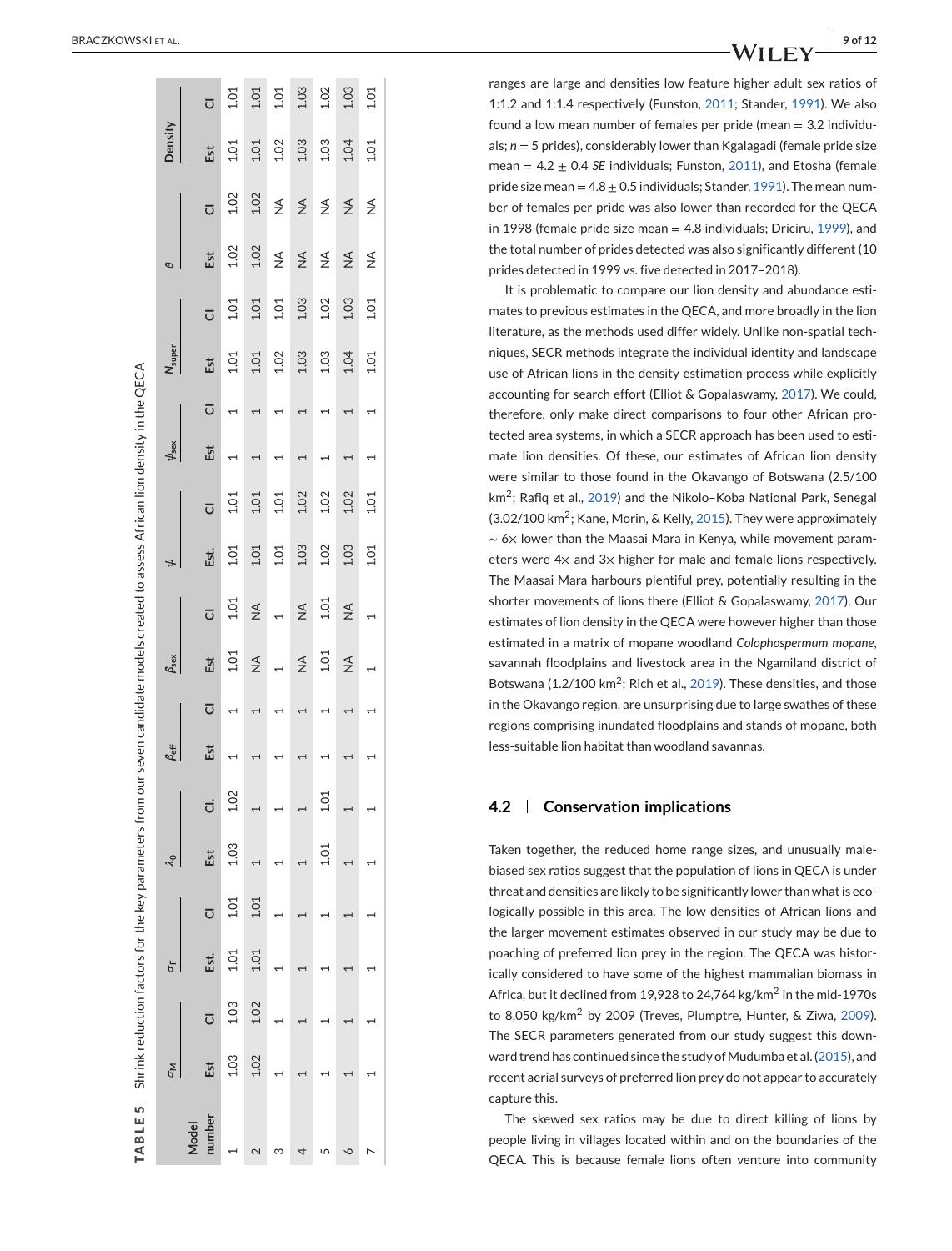lands to feed on vulnerable livestock, and as their ranges expand so do their contacts with livestock herders (Woodroffe & Ginsberg, 1998). Direct killing of African lions in the system occurs regularly and in the northern section of the park alone, at least 47 adult and sub-adult lions were killed between 2006 and 2012 (Uganda Carnivore Program, unpublished data, 2006–2012, [https://uganda-carnivores.org/](https://uganda-carnivores.org/field-updates/) [field-updates/\)](https://uganda-carnivores.org/field-updates/), equating to at least seven lions being killed annually. This is directly comparable to the Waza National Park in Cameroon, a similar-sized National Park (1,700 km2) where the estimated annual removal of six lions led to a population collapse (Tumenta et al., 2010). During this collapse, the lions in Waza also increased their home range size (59% increase in range size over a 10-year period), which the authors attributed to poaching of lion prey (Tumenta et al., 2013).

Treves et al. (2009) used predator carrying capacity models to show that if preferred lion prey in the QECA recovered to pre-conflict levels, the region could support approximately 500 lions. However, we recommend the immediate priority for managers in the QECA to secure and stabilise the lion population. Key areas with the highest lion use include the southernmost extent of the Ishasha region, the eastern Kigezi and the savannah plains directly to the west and southwest of the Hamkungu fishing community (a human settlement with over 2000 cattle) (Figure [2\)](#page-3-0). Stemming female mortality is particularly important as prides with  $\geq 3$  individuals are significantly more successful in raising cubs (Packer et al., 1988). Our abundance estimate of just 71 lions suggests this population is perilously low.

# **4.3 Benefits and caveats of the method**

Robust lion monitoring in the QECA has been lacking. The last lion survey implemented in 2008 using call-up surveys reported abundance estimates with high margins of error at the regional level (north  $= 72$ )  $\pm$  49 SE, central = 41  $\pm$  30 and south = 27  $\pm$  25, Omoya et al., 2014). Moreover, historical lion surveys from the QECA between 1977 and 2008 used a mixture of audio lure surveys, individual id total counts which were divided by region (i.e. *n* lions/total km<sup>2</sup> of study area), and expert solicitation to inform densities and abundance estimates over time. This is dangerous, as one can never accurately draw on these estimates to understand lion population trends. Our lion density estimates performed with acceptable levels of precision (2.70 ± 0.47 *SD*), and it is likely that this would have improved with search effort. Elliot and Gopalaswamy (2017) in the Maasai Mara ecosystem achieved narrow confidence bounds on their density estimates (17.08 ± 1.31 *SD*) due to a higher number of total detections and individual lions (438 and 203 respectively).

Some parts of the QECA could not be surveyed due to a lack of road and off-road access (namely Pelican Point, Maramagambo forest and the savannah plains southeast of Kasese). Although we did not survey these regions, our modelling framework incorporates this into the overall density and abundance estimation process through the estimation of search effort. We do not feel that our survey would have generated meaningful results in the Maramagambo forest and the region east of Kasese town as (1) lions in the QECA avoid lowland forest and

have clear preferences for grassland and wooded grassland habitats (Mudumba et al., 2015). This is reemphasised by a 2014 camera trap survey in Maramagambo (3,552 trap nights across 36 stations), which yielded only two lion detections at the same station (Mills, 2018), and (2) the plains southeast of Kasese have been identified as having some of the most intense commercial and non-commercial poaching which has increased over time (Critchlow et al., 2015). This being said an adaptation of the method where call-ups are done in regions with limited access, and where individuals are photographed could strengthen inference (Nic Elliot, personal communication, 2019).

The method of Elliot and Gopalaswamy (2017) for surveying African lions considers the entire population when generating estimates of lion movement and their activity centres. Furthermore, it can be used under a citizen-science approach where safari guides and their tourists are used to collect photographs of lions on safari. This could make the costs of such surveys considerably lower than traditional methods (Rafiq et al., 2019).

#### **ACKNOWLEDGEMENTS**

We are grateful to the Ugandan Wildlife Authority for their support in the implementation of this study (permit number UWA/COD/96/05), particularly Aggrey Rwetsiba, Jimmy Kisembo and Daniel Tirwomwe. Animal ethics approval was approved by the University of Queensland Animal Ethics Unit (approval number AEMAR40869). Simon Nampindo and Andy Plumptre from the WCS are thanked for their collaborative support in sourcing a permit for this research from the UWA and Ugandan Council for Science and Technology (UNCST). Dr. Margaret Driciru and Dr. Ludwig Siefert are thanked for their help in identifying specific lion prides. Dr. Julien Fattebert and Dr. Henry Brink are thanked for their useful inputs in strengthening this manuscript. Alex Braczkowski was supported in the field by grants from the Scientific Exploration Society's Elodie Sandford Explorer Award, a National Geographic Society early career grant, a University of Queensland graduate scholarship and a Rufford small grant for conservation. Additional support in the form of accommodation and field expenses were provided by Wilderness Safaris, Volcanoes Safaris and the Siemiatkowski Foundation.

#### **AUTHORS' CONTRIBUTIONS**

AB and AG conceived the manuscript and experiments. AB, MN and AG performed all fieldwork. AB, AG and JA analysed the data. AB, AG, JA, DB, MM and MN wrote the paper.

#### **PEER REVIEW**

The peer review history for this article is available at [https://publons.](https://publons.com/publon/10.1002/2688-8319.12015) [com/publon/10.1002/2688-8319.12015](https://publons.com/publon/10.1002/2688-8319.12015)

#### **DATA AVAILABILITY STATEMENT**

Data available from the Dryad Digital Repository [https://doi.org/10.](https://doi.org/10.5061/dryad.pg4f4qrkn) [5061/dryad.pg4f4qrkn](https://doi.org/10.5061/dryad.pg4f4qrkn) (Braczkowski, 2020).

#### **ORCID**

*Alexander Braczkowsk[i](https://orcid.org/0000-0002-0099-7803)* <https://orcid.org/0000-0002-0099-7803>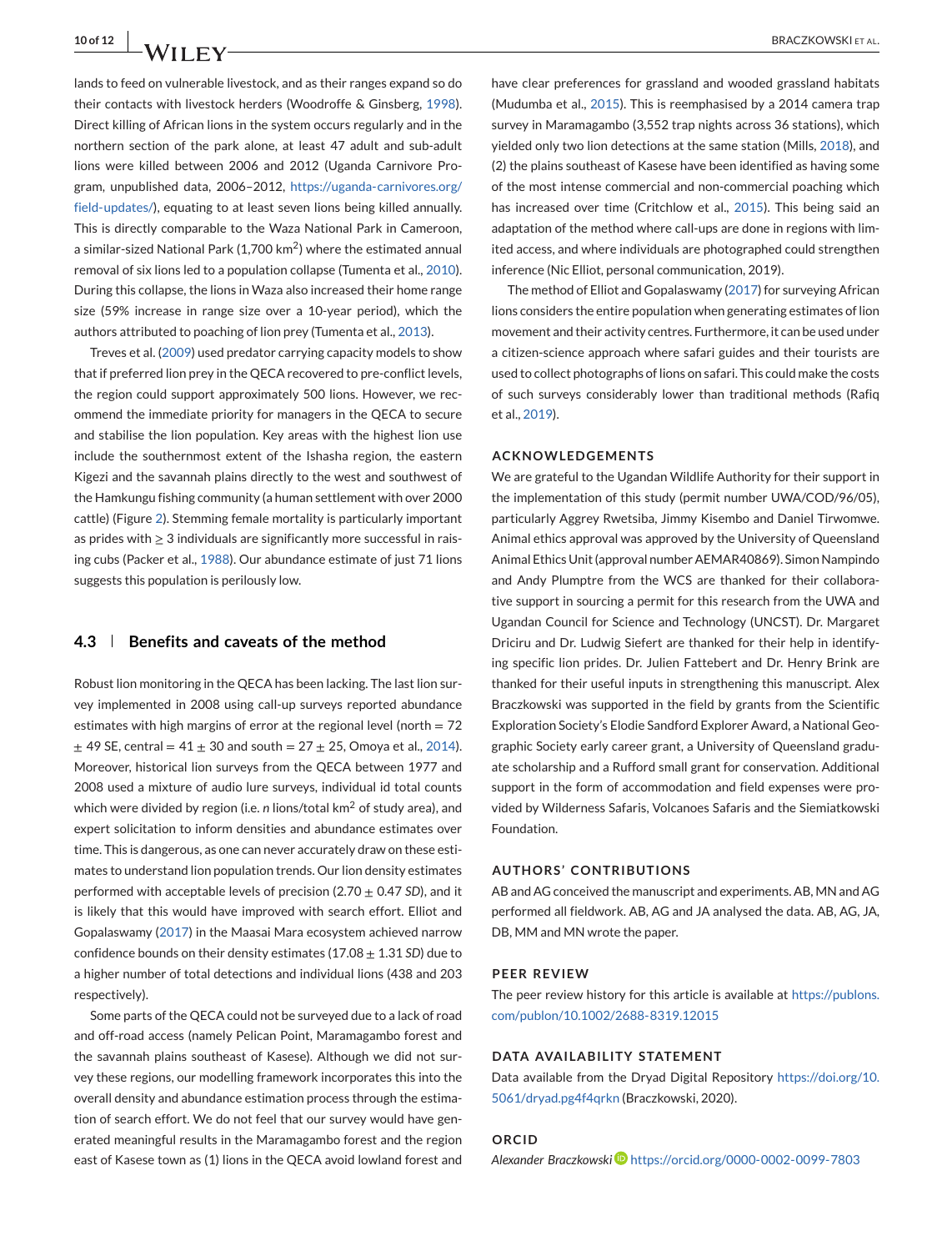*Arjun M. Gopalaswamy* <https://orcid.org/0000-0003-3841-3663> *Martine Maron* <https://orcid.org/0000-0002-5563-5789>

#### **REFERENCES**

- Allan, J. R., Venter, O., & Watson, J. E. (2017). Temporally inter-comparable maps of terrestrial wilderness and the last of the wild. *Scientific data*, *4*, 170187.
- Bauer, H., Packer, C., Funston, P. F., Henschel, P., & Nowell, K. (2016). *Panthera leo* (errata version published in 2017). *The IUCN Red List of threatened species* 2016: E.T15951A115130419. [https://doi.org/10.](https://doi.org/10.2305/IUCN.UK.20163.RLTS.T15951A107265605.en) [2305/IUCN.UK.20163.RLTS.T15951A107265605.en.](https://doi.org/10.2305/IUCN.UK.20163.RLTS.T15951A107265605.en)
- Bauer, H., & Van Der Merwe, S. (2004). Inventory of free-ranging lions *Panthera leo* in Africa. *Oryx*, *38*, 26–31.
- Bourlière, F. (1965). Densities and biomasses of some ungulate populations in eastern Congo and Rwanda, with notes on population structure and lion/ungulate ratios. *African Zoology*, *1*, 199–207.
- Braczkowski, A. (2020). Density estimates of African lions in Queen Elizabeth National Park. Dryad, Dataset. [https://doi.org/10.5061/dryad.](https://doi.org/10.5061/dryad.pg4f4qrkn) [pg4f4qrkn](https://doi.org/10.5061/dryad.pg4f4qrkn)
- Braczkowski, A. R., Balme, G. A., Dickman, A., Fattebert, J., Johnson, P., Dickerson, T., ... Hunter, L. (2016). Scent lure effect on camera-trap based leopard density estimates. *Plos One*, *11*, e0151033.
- Bunnefeld, N., Börger, L., van Moorter, B., Rolandsen, C. M., Dettki, H., Solberg, E. J., & Ericsson, G. (2011). A model-driven approach to quantify migration patterns: Individual, regional and yearly differences. *Journal of Animal Ecology*, *80*, 466–476.
- Calhoun, J. B., & Casby, J. U. (1958). Calculation of home range and density of small mammals (No. 592). U.S. Department of Health, Education, and Welfare, Public Health Service.
- Chritz, K. L., Blumenthal, S. A., Cerling, T. E., & Klingel, H. (2016). Hippopotamus (*H. amphibius*) diet change indicates herbaceous plant encroachment following megaherbivore population collapse. *Scientific Reports*, *6*, 32807.
- Critchlow, R., Plumptre, A. J., Driciru, M., Rwetsiba, A., Stokes, E. J., Tumwesigye, C., ... Beale, C. M. (2015). Spatiotemporal trends of illegal activities from ranger-collected data in a Ugandan National Park. *Conservation Biology 29*, 1458–1470.
- Coe, M. J., Cumming, D. H., & Phillipson, J. (1976). Biomass and production of large African herbivores in relation to rainfall and primary production. *Oecologia*, *22*, 341–354.
- Dey, S., Delampady, M., & Gopalaswamy, A. (2019). Bayesian model selection for spatial capture recapture models. *Ecology and Evolution*, *9*, 11569–11583.
- Douglas-Hamilton, I., Malpas, R., Edroma, E., Holt, P., Laker-Ajok, G., & Weyerhaeuser, R. (1980). *Uganda elephant and wildlife survey*. Washington, DC: World Wildlife Fund.
- Driciru, M. (1999). *The Lions of Queen Elizabeth National Park* (M.Sc. thesis). Makerere University.
- du Preez, B. D., Loveridge, A. J., & Macdonald, D. W. (2014). To bait or not to bait: A comparison of camera-trapping methods for estimating leopard *Panthera pardus* density. *Biological Conservation*, *176*, 153–161.
- Edroma, E. L. (1986). Drastic declines in numbers of animals in Uganda National parks. *Rangelands: A resource under siege* (pp. 546–548). Cambridge, UK: Cambridge University Press.
- Elliot, N. B., & Gopalaswamy, A. M. (2017). Toward accurate and precise estimates of lion density. *Conservation Biology*, *31*, 934–943.
- Fattebert, J., Robinson, H. S., Balme, G., Slotow, R., & Hunter, L. (2015). Structural habitat predicts functional dispersal habitat of a large carnivore: How leopards change spots. *Ecological Applications*, *25*, 1911–1921.
- Funston, P. J. (2011). Population characteristics of lions (*Panthera leo*) in the Kgalagadi Transfrontier Park. *South African Journal of Wildlife Research*, *41*, 1–10.
- Gelman, A., & Rubin, D. B. (1992). A single series from the Gibbs sampler provides a false sense of security. *Bayesian Statistics*, *4*, 625–631.
- Girard, I., Ouellet, J. P., Courtois, R., Dussault, C., & Breton, L. (2002). Effects of sampling effort based on GPS telemetry on home-range size estimations. *Journal of Wildlife Management*, *66*, 1290–1300.
- IUCN SSC Cat Specialist Group. (2018). Guidelines for the conservation of lions in Africa, Version 1.0 (191 p.). Muri/Bern, Switzerland: Author.
- Jones, K. R., Plumptre, A. J., Watson, J. E., Possingham, H. P., Ayebare, S., Rwetsiba, A., ... Klein, C. J. (2016). Testing the effectiveness of surrogate species for conservation planning in the Greater Virunga Landscape, Africa. *Landscape and Urban Planning*, *145*, 1–11.
- Kane, M. D., Morin, D. J., & Kelly, M. J. (2015). Potential for camera-traps and spatial mark-resight models to improve monitoring of the critically endangered West African lion (*Panthera leo*). *Biodiversity and Conservation*, *24*, 3527–3541.
- Karanth, K. U., & Nichols, J. D. (1998). Estimation of tiger densities in India using photographic captures and recaptures. *Ecology*, *79*, 2852–2862.
- Lamprey, R. H. (2018). Queen Elizabeth National Park aerial survey 2018. Preliminary aerial survey report to Uganda Conservation Foundation.
- Lamprey, R. H., & Michelmore, F. (1996). *The wildlife protected areas of Uganda: Preliminary aerial survey results and their assessment plus initial recommendations*. Ministry of Tourism, Wildlife, and Antiquities.
- Lindsey, P. A., Miller, J. R., Petracca, L. S., Coad, L., Dickman, A. J., Fitzgerald, K. H., ... Knights, K. (2018). More than \$1 billion needed annually to secure Africa's protected areas with lions. *Proceedings of the National Academy of Sciences of the United States of America*, *115*, E10788– E10796.
- Lindsey, P. A., Balme, G. A., Funston, P. J., Henschel, P. H., & Hunter, L. T. (2016). Life after Cecil: Channelling global outrage into funding for conservation in Africa. *Conservation Letters*, *9*, 296–301.
- Loveridge, A. J., Valeix, M., Davidson, Z., Murindagomo, F., Fritz, H., & Macdonald, D. W. (2009). Changes in home range size of African lions in relation to pride size and prey biomass in a semi-arid savanna. *Ecography*, *32*, 953–962.
- Miller, J. R., Balme, G., Lindsey, P. A., Loveridge, A. J., Becker, M. S., Begg, C., ... Macdonald, D. W. (2016). Aging traits and sustainable trophy hunting of African lions. *Biological Conservation*, *201*, 160–168.
- Mills, D. (2018). Ecology and conservation of African forest carnivores: niche partitioning in the absence of apex predators. PhD Thesis, University of KwaZulu-Natal, South Africa.
- Mudumba, T., Omoya, E. O., Mustafa Nsubuga, J. Z., & Plumptre, A. J. (2015). Home ranges of Ishasha lions: Size and Location in relation to habitat and prey availability. *Journal of East African Natural History*, *104*, 227– 246.
- Omoya, E. O., Mudumba, T., Buckland, S. T., Mulondo, P., & Plumptre, A. J. (2014). Estimating population sizes of lions *Panthera leo* and spotted hyaenas *Crocuta* in Uganda's savannah parks, using lure count methods. *Oryx*, *48*(3), 394–401.
- Packer, C., Herbst, L., Pusey, A. E., Bygott, J. D., Hanby, J. P., Cairns, S. J., & Borgerhoff-Mulder, M. (1988). Reproductive success in lions. In T. H. Clutton-Brock (Ed.), *Reproductive success: Studies of individual variation in crossbreeding systems* (pp. 363–383). Chicago, IL: University of Chicago Press.
- Pennycuick, C. J., & Rudnai, J. (1970). A method of identifying individual lions Panthera leo with an analysis of the reliability of identification. *Journal of Zoology*, *160*(4), 497–508.
- Périquet, S., Fritz, H., & Revilla, E. (2015). The lion king and the hyaena queen: Large carnivore interactions and coexistence. *Biological Review*, *90*, 1197–1214.
- Plumptre, A. J., Kirunda, B., Mugabe, H., Stabach, J., Driciru, M., Picton-Phillipps, G., ... Laporte, N. (2010). *The impact of fire and large mammals on the ecology of Queen Elizabeth National Park*. Bronx, NY: *Wildlife Conservation Society and Woods Hole Research Centre*.
- Plumptre, A. J. (2012). *The ecological impact of long-term changes in Africa's Rift Valley* (pp. 308). New York, NY: Nova Science Publishers.
- Plumptre, A. J., Fuller, R. A., Rwetsiba, A., Wanyama, F., Kujirakwinja, D., Driciru, M., ... Possingham, H. P. (2014). Efficiently targeting resources to